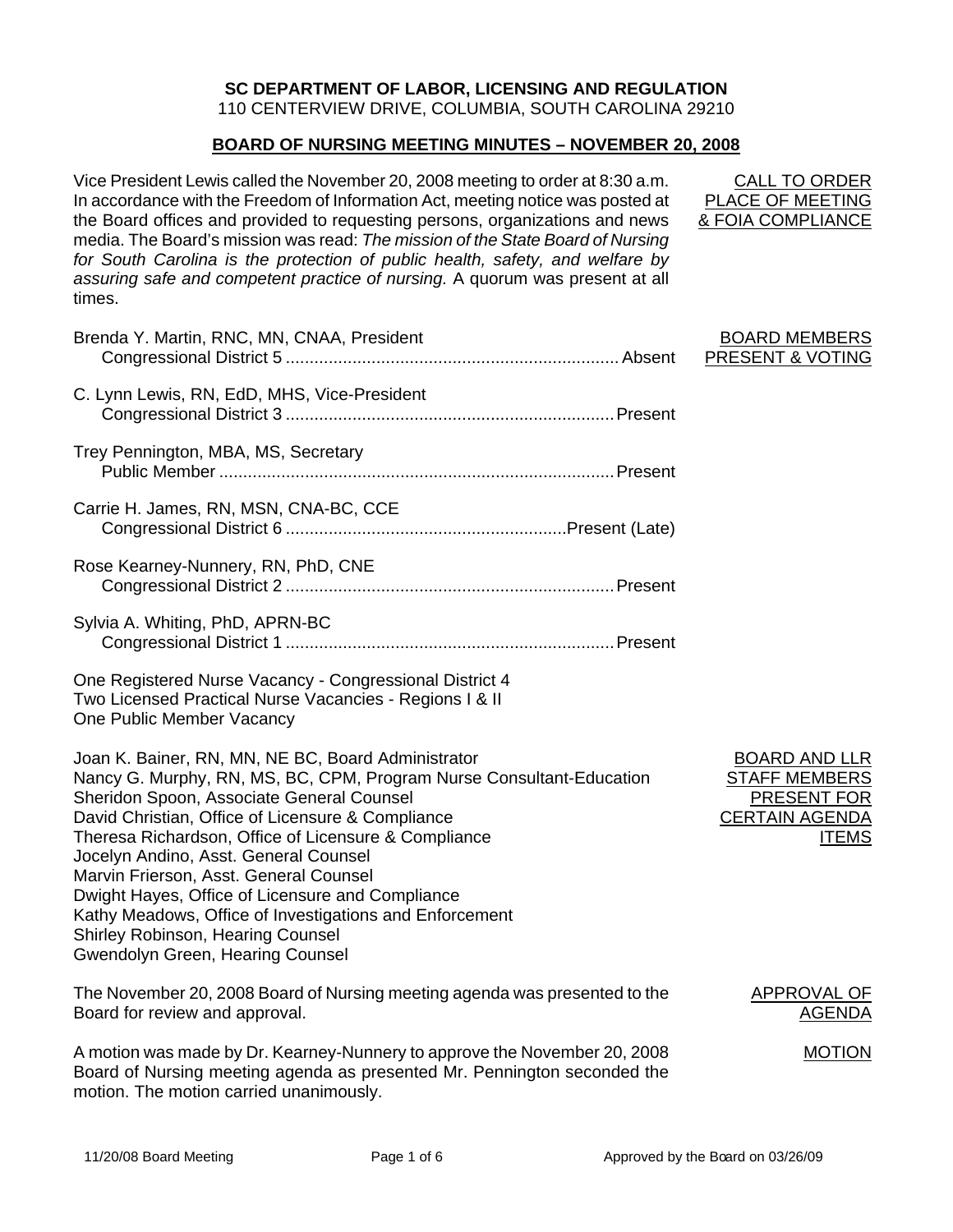| The November 20, 2008 Consent Agenda was presented to the Board. The<br>following items were approved, accepted or adopted on the consent agenda:                                                                                                                                                                                                                                                                                                                                                                                                                                                                                                                                              | APPROVAL OF<br><b>CONSENT AGENDA</b>                           |
|------------------------------------------------------------------------------------------------------------------------------------------------------------------------------------------------------------------------------------------------------------------------------------------------------------------------------------------------------------------------------------------------------------------------------------------------------------------------------------------------------------------------------------------------------------------------------------------------------------------------------------------------------------------------------------------------|----------------------------------------------------------------|
| For Information: NCSBN Delegate Assembly Minutes<br>For Information: Fraud Alert<br>For Information: Minute Clinic - Board of Medical Examiners Response<br>For Information: NCSBN - White Paper on Scope of Practice for LVN/LPN<br>For Information: Herald-Journal Article about Recovering Professional Program<br>For Information: The American Nurse - Verbal Abuse / Sentinel Event Alert<br>For Information: Pandemic Flu<br>For Information: American Medical Association House of Delegates<br>For Information: NCLEX RN/PN Summary Statistics for 07/01-09/30/08<br>For Information: USC Beaufort Program Update<br>For Approval: New Hearing Panel Members-C. O'Hara & P. Scaglione |                                                                |
| A motion was made by Dr. Kearney-Nunnery to approve, accept or adopt the<br>items the Consent Agenda as presented. Dr. Whiting seconded the motion. The<br>motion carried unanimously.                                                                                                                                                                                                                                                                                                                                                                                                                                                                                                         | <b>MOTION</b>                                                  |
| The September 2008 Board of Nursing Meeting Minutes were presented for<br>Board review and approval.                                                                                                                                                                                                                                                                                                                                                                                                                                                                                                                                                                                           | APPROVAL OF<br><b>MINUTES</b>                                  |
| A motion was made by Dr. Kearney-Nunnery to approve the September 2008<br>Meeting Minutes with corrections. Mr. Pennington seconded the motion. The<br>motion carried unanimously.                                                                                                                                                                                                                                                                                                                                                                                                                                                                                                             | <b>MOTION</b>                                                  |
| Board Members Drs. Whiting and Lewis as well as Theresa Richardson, Office of<br>Licensure and Compliance attended the National Council of State Boards of<br>Nursing (NCSBN) Uniform Core Licensure Requirements Conference.                                                                                                                                                                                                                                                                                                                                                                                                                                                                  | <b>UNIFORM CORE</b><br><b>LICENSURE</b><br><b>REQUIREMENTS</b> |
| Ms. Richardson reported that NCSBN would like for all boards of nursing to have<br>the same licensure requirements which they believe will speed up the<br>endorsement process for nurses. They would like to see a national centralized<br>verifications and credentialing organization similar to the Federation Credentials<br>Verification Services (FCVS) utilized in physician licensure.                                                                                                                                                                                                                                                                                                | (UCLR) CONFERENCE                                              |
| Dr. Whiting reported that the National Governor's Association has discussed                                                                                                                                                                                                                                                                                                                                                                                                                                                                                                                                                                                                                    |                                                                |

making use of the FCVS. NCSBN would also like for continued competency and discipline to also be uniform. Further discussion included required timing for taking the National Council Licensure Examination (NCLEX) after graduation. Dr. Whiting reported that not all states have limits for taking the NCLEX. In South Carolina, if an applicant does not pass the NCLEX within one year they must provide evidence of Board-approved remediation before reexamination. If they do not pass within three years they must re-qualify.

Dr. Lewis added that the Compact was not really discussed and added that not all law enforcement agencies in our country on computerized which may hinder criminal background checks. Licensure portability was also discussed.

## LICENSURE COMPACT ADMINISTRATORS (NLCA)

Ms. Bainer reported that changes to the Compact law were discussed during a Nurse Licensure Compact Administrators (NLCA) meeting. Criminal background checks (CBC) will now be required by Compact law. She stated that Ms. **ADMINISTRATOR** REPORT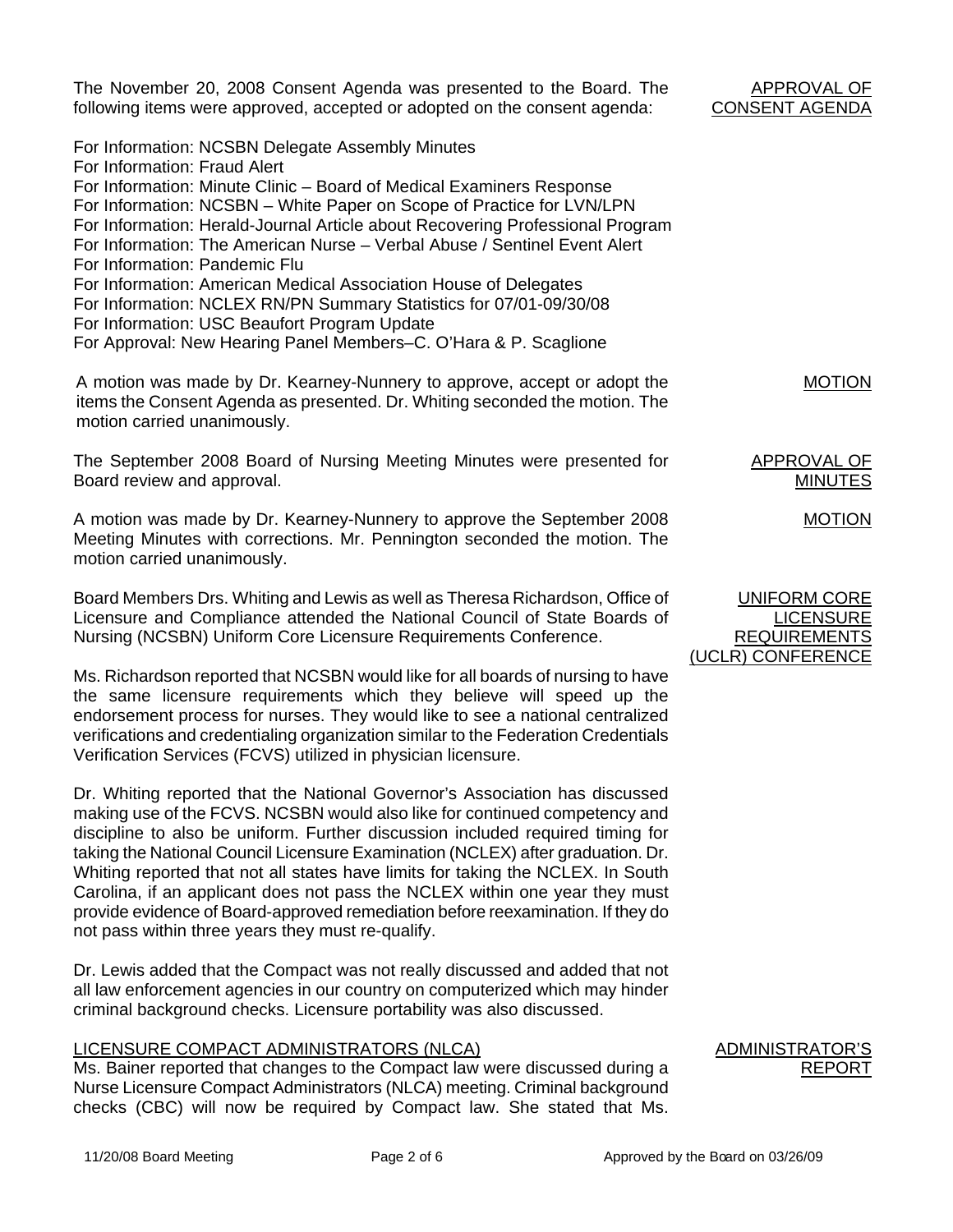| current licensees. | Richardson of the Office of Licensure and Compliance had reported to her that<br>CBCs would begin in January 2009. A plan will be developed to obtain CBCs on                                                                                                                                                                                                                                                                                                                                                                                                                                                                                                                                                                                                 |                                                          |
|--------------------|---------------------------------------------------------------------------------------------------------------------------------------------------------------------------------------------------------------------------------------------------------------------------------------------------------------------------------------------------------------------------------------------------------------------------------------------------------------------------------------------------------------------------------------------------------------------------------------------------------------------------------------------------------------------------------------------------------------------------------------------------------------|----------------------------------------------------------|
|                    | <b>ADVISORY COMMITTEE ON NURSING (ACON)</b><br>The Board reviewed the August 26, 2008 Advisory Committee on Nursing<br>(ACON) meeting minutes.                                                                                                                                                                                                                                                                                                                                                                                                                                                                                                                                                                                                                |                                                          |
|                    | A motion was made by Dr. Whiting to approve the August 26, 2008 Advisory<br>Committee on Nursing meeting minutes as presented. Dr. Kearney-Nunnery<br>seconded the motion. The motion carried unanimously.                                                                                                                                                                                                                                                                                                                                                                                                                                                                                                                                                    | <b>MOTION</b>                                            |
|                    | NURSING PRACTICE AND STANDARDS COMMITTEE (NPSC)<br>The Board reviewed the August 21, 2008 Nursing Practice and Standards<br>Committee meeting minutes.                                                                                                                                                                                                                                                                                                                                                                                                                                                                                                                                                                                                        |                                                          |
|                    | A motion was made by Dr. Kearney-Nunnery to approve the August 21, 2008<br>Nursing Practice and Standards Committee meeting minutes as presented. Dr.<br>Whiting seconded the motion. The motion carried unanimously.                                                                                                                                                                                                                                                                                                                                                                                                                                                                                                                                         | <b>MOTION</b>                                            |
|                    | The Nominating Committee will contact nominees to assure willingness to serve<br>and present a slate of 2009 officers for Board consideration and vote at the<br>January 29, 2009 Board Meeting.                                                                                                                                                                                                                                                                                                                                                                                                                                                                                                                                                              | <b>NOMINATING</b><br><b>COMMITTEE</b><br><b>OFFICERS</b> |
|                    | A motion was made by Dr. Kearney-Nunnery for Brenda Martin to serve as chair<br>of the Nominating Committee for 2009 Officers and that Ms. Martin may choose<br>other Board members to serve on the committee. Dr. Whiting seconded the<br>motion. The motion carried unanimously.                                                                                                                                                                                                                                                                                                                                                                                                                                                                            | <b>MOTION</b>                                            |
|                    | The curriculum vitae for Stephanie James, RN, BSN, Certified Legal Nurse<br>Consultant was provided to the Board for information and review per their request<br>at a previous meeting. Ms. James has reviewed cases for the Office of<br>Investigations and Enforcement. No action was necessary in this matter.                                                                                                                                                                                                                                                                                                                                                                                                                                             | <b>CURRICULUM VITAE</b><br><b>STEPHANIE JAMES</b>        |
|                    | Dr. Lewis recused herself due to her employment with Tri-County Technical<br>College. A quorum not present no official action was necessary. Board Secretary<br>Trey Pennington presided.                                                                                                                                                                                                                                                                                                                                                                                                                                                                                                                                                                     | <b>TRI-COUNTY</b><br><u>TECHNICAL</u><br>COLLEGE-PN      |
|                    | The practical nursing program at the Fred Hamilton Career Center in Oconee<br>closed in 2007. Tri-County Technical College (College) is now operating a<br>satellite practical nursing at that site. Janet Fuller, Department Head for Nursing<br>appeared to notify the Board that they have the satellite program operating at that<br>location. The College provided information regarding the program. They started<br>the program in January 2008. Discussion included but was not limited to full time<br>faculty at the satellite location, sharing of faculty between locations, students who<br>are not successful not having to wait a full year, lower attrition, support of nursing<br>partners, and students moving into the transition program. | <b>SATELLITE PROGRAM</b><br><b>LOCATION UPDATE</b>       |
|                    | The Board was provided with the Resolutions Committee Report and<br>recommendations for cases reviewed since the September 2008 Board of                                                                                                                                                                                                                                                                                                                                                                                                                                                                                                                                                                                                                      | <b>RESOLUTION</b><br><b>COMMITTEE REPORT</b>             |

Nursing meeting for review and approval. Cases were reviewed by the Committee utilizing the Disciplinary Sanctions Guidelines approved by the Board.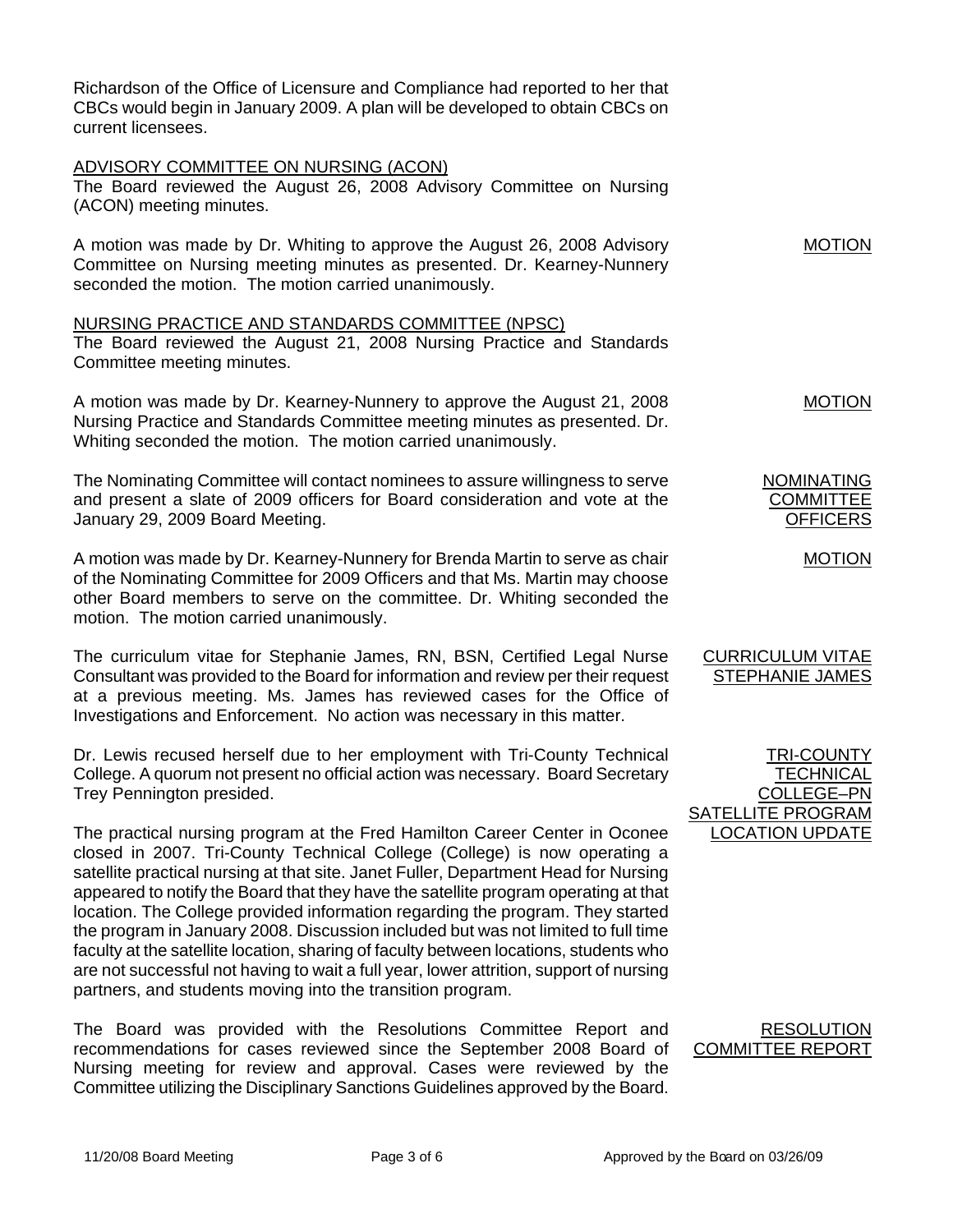A motion was made by Dr. Whiting to approve the Resolutions Committee Report and Recommendations for Consent Agreements, Dismissals, Letters of Concern, Flagged Pending Unresolved Disciplinary Action and Formal Complaints as presented. Dr. Kearney-Nunnery seconded the motion. The motion carried unanimously.

Dr. Kearney-Nunnery recused herself due to prior information on the topic. It was noted that there was not a quorum however no official action was necessary.

Laurie Harden, Nursing Program Director and Dan Coble, President of the Tampa Campus and Acting Dean for the College of Nursing for South University appeared before the Board to provide an update on their program. South University received initial Board approval for their baccalaureate program in July 2008. Since that time there have been changes that require Board notification for change in program director and structure. The Board reviewed the materials presented. South University will go before the Advisory Committee on Nursing in December for review and recommendation of curriculum changes. Discussion included but was not limited to the role of the program director and the plan for the number of hours the director would teach.

### Ms. James joined the meeting.

Christi Cimineri, Nursing Department Chair, Horry Georgetown Technical College appeared by video teleconference call to notify the Board of the Nursing Program moving from the Conway Campus to the Grand Strand Campus on August 25, 2008. Both associate degree and practical nursing programs were moved to the new location. Discussion included but was not limited to allocation of the 55,000 square feet in the former Air Force hospital, room for expansion, and no changes to the nursing programs.

Joel Orr, Christian Science Committee on Publication in South Carolina appeared before the Board at the encouragement of legislators to request that the Board not object to the inclusion of the following language in the Nurse Practice Act:

*§40-33-30(F) The provisions of this chapter shall not apply to the consensual care of the sick in accordance with the tenets or practices of any church or religious denomination which teaches reliance upon spiritual means through prayer for healing*.

The Board reviewed information from Mr. Orr as well as information previously provided. Discussion included but was not limited to patient choice, Christian Science caregiver functions which are not prohibited by the Nurse Practice Act, definition of and title protection for "*nurse*," objection to those not licensed as a nurse using the title "*nurse*," Christian Science Practitioners as a separate type caregivers, possible public confusion in the use of the title "*nurse*" by people who are not licensed, and the value and necessity of different faith options for patients.

A motion was made by Dr. Kearney-Nunnery to retain the definition of "nurse." Dr. Whiting seconded the motion. The motion carried unanimously.

A motion was made by Mr. Pennington that the State Board of Nursing objects to the addition of the proposed language to the Nurse Practice Act. Dr. Whiting seconded the motion. The motion carried unanimously.

MOTION

#### SOUTH UNIVERSITY PROGRAM UPDATE

HORRY-GEORGETOWN **TECHNICAL** COLLEGE–PROGRAM LOCATION CHANGE/ UPDATE

PROPOSED CHRISTIAN SCIENCE LEGISLATION

MOTION

MOTION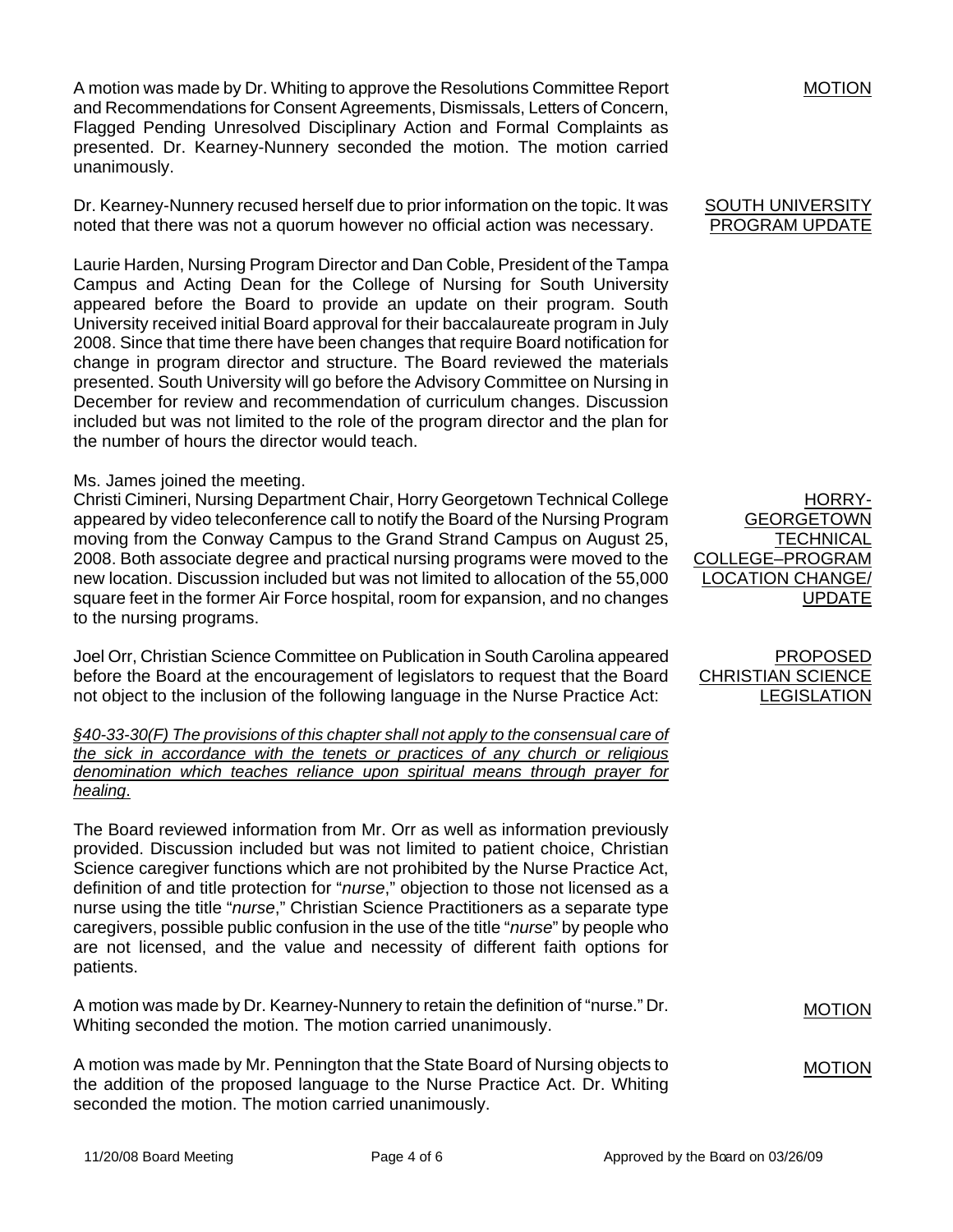The Board reviewed cases and Hearing Panel's findings of fact, conclusions of law and recommendations. Memoranda of Agreement (MOA) regarding violation of the Nurse Practice Act, previous Board orders or unlicensed practice were presented to the Board for review and determination of appropriate sanctions. Respondents appeared before the Board to respond to questions regarding their Panel Report or MOA. Recovering Professionals Program (RPP) representatives from were present to respond to questions in cases regarding their clients.

# PANEL REPORT

A motion was made by Mr. Pennington to accept the Hearing Panel's Findings of Facts and Conclusions of Law and the recommendation to indefinitely suspend Respondent's license, that the suspension be stayed if the Respondent re-enrolls with the Recovering Professional Program (RPP), complies with any program recommendation and receives clearance from RPP to return to work. Dr. Kearney-Nunnery made a friendly amendment to include a Board appearance prior to that stay if Respondent re- enrolls in RPP. Mr. Pennington accepted the amendment. Dr. Kearney-Nunnery seconded the motion. The motion carried unanimously.

## MEMORANDA OF AGREEMENT (MOA)

An advanced practice registered nurse (APRN) admitted through a MOA that she practiced nursing until August 4, 2008 after her APRN license expired on April 30, 2008.

A motion was made by Dr. Whiting to issue a \$2,000 fine for an APRN for fourmonth lapse. Dr. Kearney-Nunnery made a friendly amendment that the fine be \$1,000 with a private reprimand per policy guidelines. The amendment was accepted by Dr. Whiting. Ms. James seconded the motion. The motion carried unanimously.

An advanced practice registered nurse (APRN) admitted through a MOA that she practiced nursing until August 5, 2008 after her APRN license expired on April 30, 2008.

A motion was made by Ms. James to go into executive session for the purpose of receiving legal counsel. Dr. Whiting seconded the motion. The motion carried unanimously.

A motion was made by Dr. Kearney-Nunnery to leave executive session. Dr. Whiting seconded the motion. The motion carried unanimously. No official actions were taken during executive session.

A motion was made by Ms. James that a fine of \$1,000 be imposed to be paid within a six-month period of time in addition to a private reprimand. Dr. Whiting seconded the motion. The motion carried unanimously.

A licensed practical nurse (LPN) admitted through a MOA that she practiced nursing until July 11, 2008 after her LPN license expired on April 30, 2008.

| A motion was made by Dr. Kearney-Nunnery to issue a private reprimand and a        | <b>MOTION</b> |
|------------------------------------------------------------------------------------|---------------|
| civil penalty of \$750 payable within six months. Dr. Whiting seconded the motion. |               |

PANEL REPORTS/ MEMORANDA OF AGREEMENT

MOTION

MOTION

MOTION

MOTION

MOTION